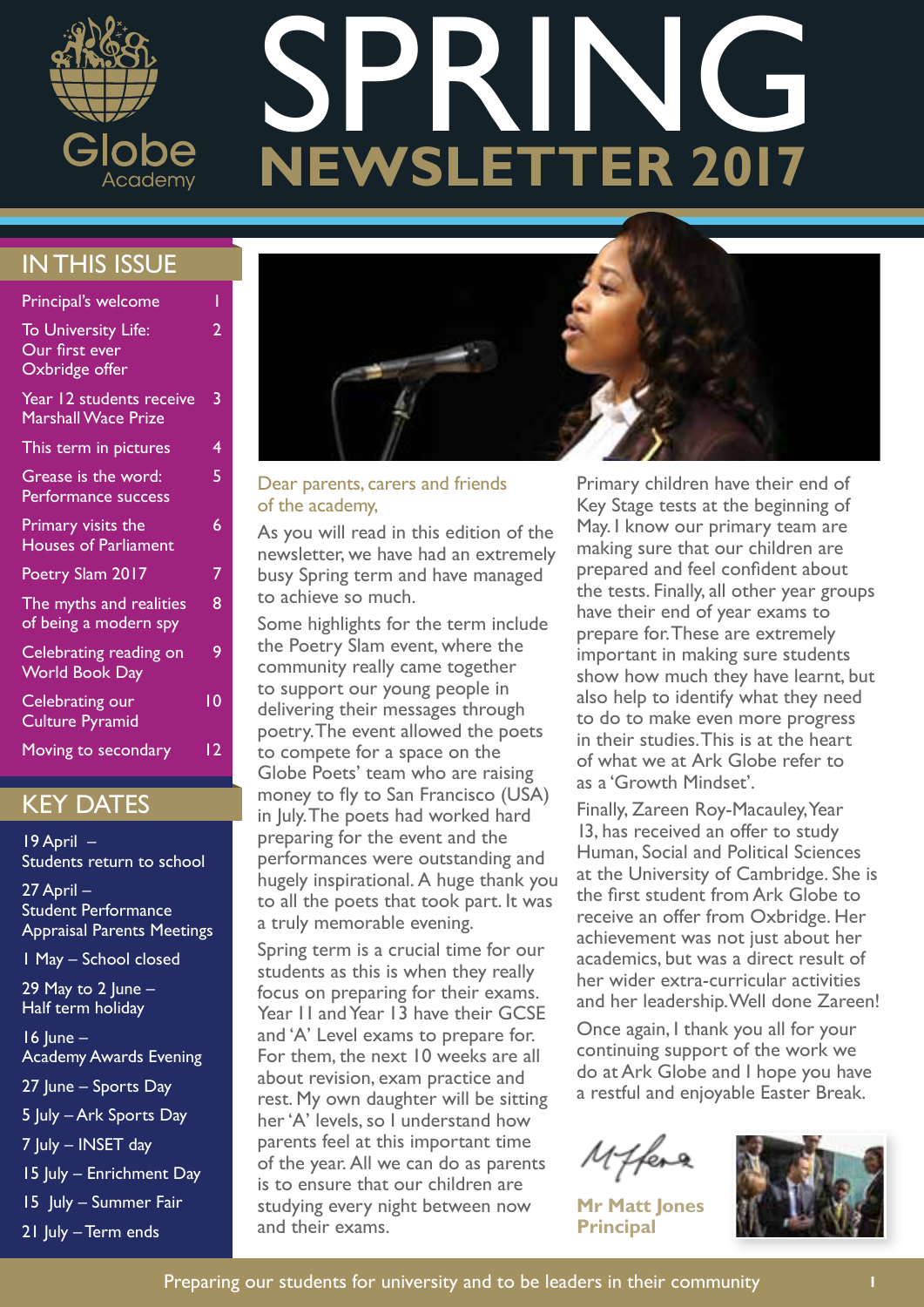# TO UNIVERSITY LIFE **OUR FIRST EVER OXBRIDGE OFFER**



**We are celebrating the success of our Sixth Formers who have been offered places at prominent universities in the UK, including The University of Manchester, University of Warwick, King's College London, University of York and Imperial College London. Another offer constituted a milestone for our academy; Zareen was offered a place at the University of Cambridge. With this, our Ark Globe Academy community are celebrating our first ever Oxbridge offer!**

Zareen wants to study Human, Social and Political Sciences at the University of Cambridge and she says that it all came as a surprise to her. "I never expected I'd get in. With all of the opportunities that Cambridge could give, with the fact that I come from South East London, and being a black woman, going to Cambridge is a huge deal. I have Year 7s to 8s to 10s coming up and saying 'Wow! It's amazing; I want to do that too'. I am proud to be potentially representing a group that isn't often represented and often feel there is a long way to go in getting to where they need to be."

Zareen, Year 13 Being a black woman, going to Cambridge is a huge deal."

Zareen says she thinks that she has flourished at Ark Globe, where she joined in Year 8: "Globe has just given me so many opportunities to speak, to really shine and get people to shine along with me. I don't think I could be in the position I am now if I wasn't at Globe. Being in this community where people are so outspoken, and supportive, definitely helped me."

Although she believes that they haven't yet fully processed the news, Zareen and her mother are over the moon with her being accepted to Cambridge.



Ester has offers from universities including the University of Manchester and the University of East Anglia. She wants to study for a Bachelor's degree in International Business Management and Economics.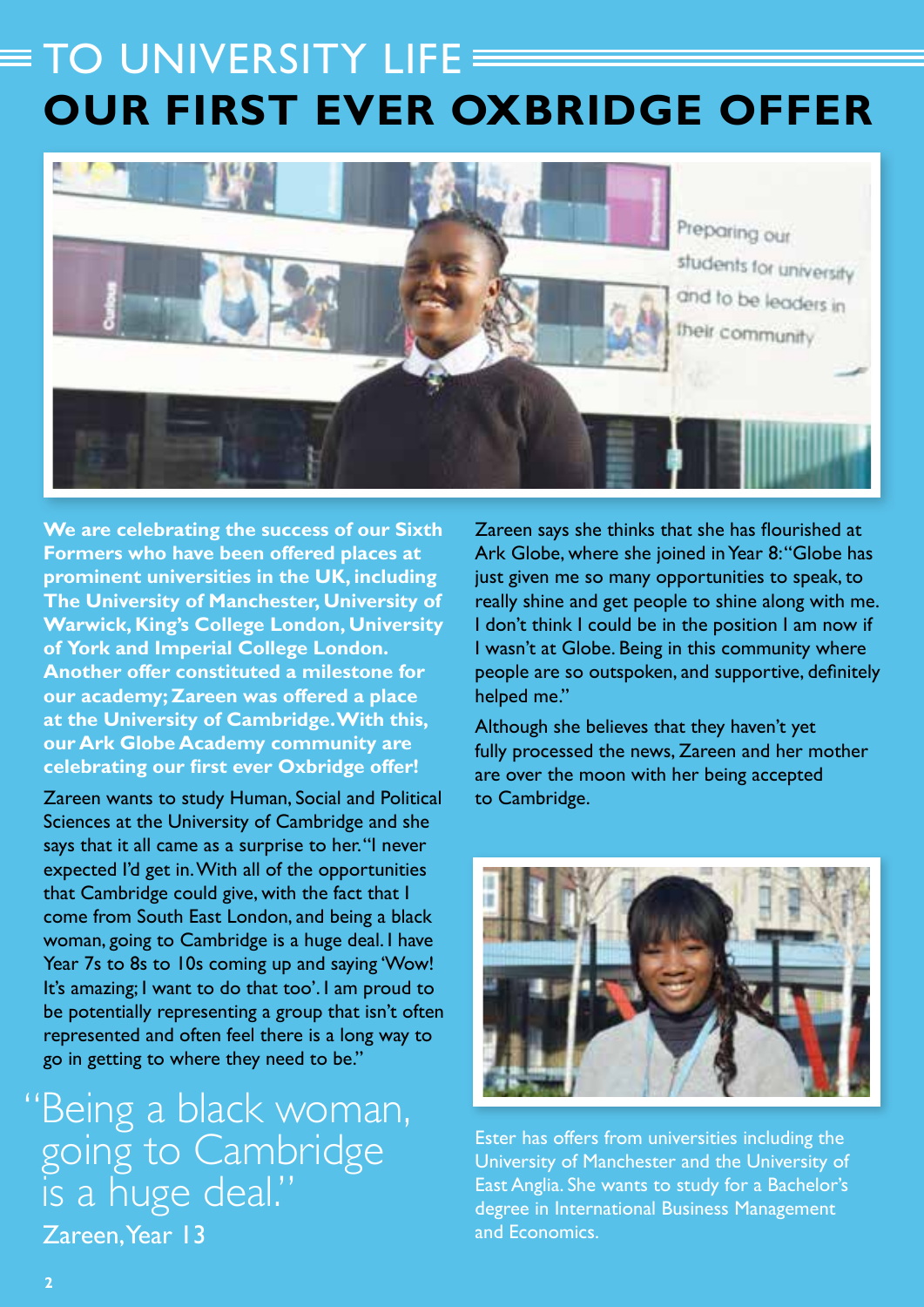Ester emphasises the support of Globe since Primary: "My teachers have not only helped me with my health condition, which has affected my education, but also with becoming the person I am now. They supported me in receiving speaking therapy and tailoring the schedule for my needs. They made sure that I would get to the point I needed to."

Ester says that her teachers set the bar higher, and planted faith in her: "Teachers usually have the best idea on which field would be best for us to choose. I could get to see a business environment and loved Economics as a subject. When we weren't very satisfied with my A level results, Ms Donachy, the Head of Sixth Form, advised me to choose Business Pathways. This changed my mindset completely; my confidence increased, I developed communication and leadership skills. I have been elected as Student Union President this year."

# Ester, Year 13 "Becoming the CEO of a big company... This is how I see myself in the future."

After graduating from university, Ester would like to work abroad and come back to London in a managerial position. "This is such a big dream for someone with my background, and as a female too. Becoming the CEO of a big company… This is how I see myself in the future." says Ester.

Our Sixth Formers are an inspiration for all our students. As much as we celebrate the firsts in our school, we are also very proud of all our students for securing places at these important UK universities. We are certain that they will be an asset to their future universities and contribute to their communities immensely.

Congratulations to all students for their well-deserved offers!

# YEAR 12 STUDENTS RECEIVE MARSHALL WACE PRIZE

![](_page_2_Picture_7.jpeg)

Current Year 12 students were awarded a £100 prize for demonstrating exceptional achievement, progress or commitment in the last academic year.

The students who completed their GCSEs last year were awarded the prize in a celebration assembly in front of current GCSE students to demonstrate that hard work and dedication pays off at results day!

The prizes are designed to build a culture of recognising and rewarding achievement across the Ark network, as well as helping students to purchase educational materials to support their Sixth Form studies.

Rochelle received her prize for the most improvement made by a pupil during their school career, she got 4 A\*, 4As and 5Bs in her GCSEs and displayed an immense growth mindset and professionalism towards her studies.

Well done to all those students who received a prize!

### FIRST LADY OF UGANDA VISITS

We were very fortunate to have a visit from Janet Museveni, the Ugandan First Lady and Minister of Education and Sports. She was visiting the UK to learn more about our education system. The First Lady was impressed with the school and extremely complimentary about our children.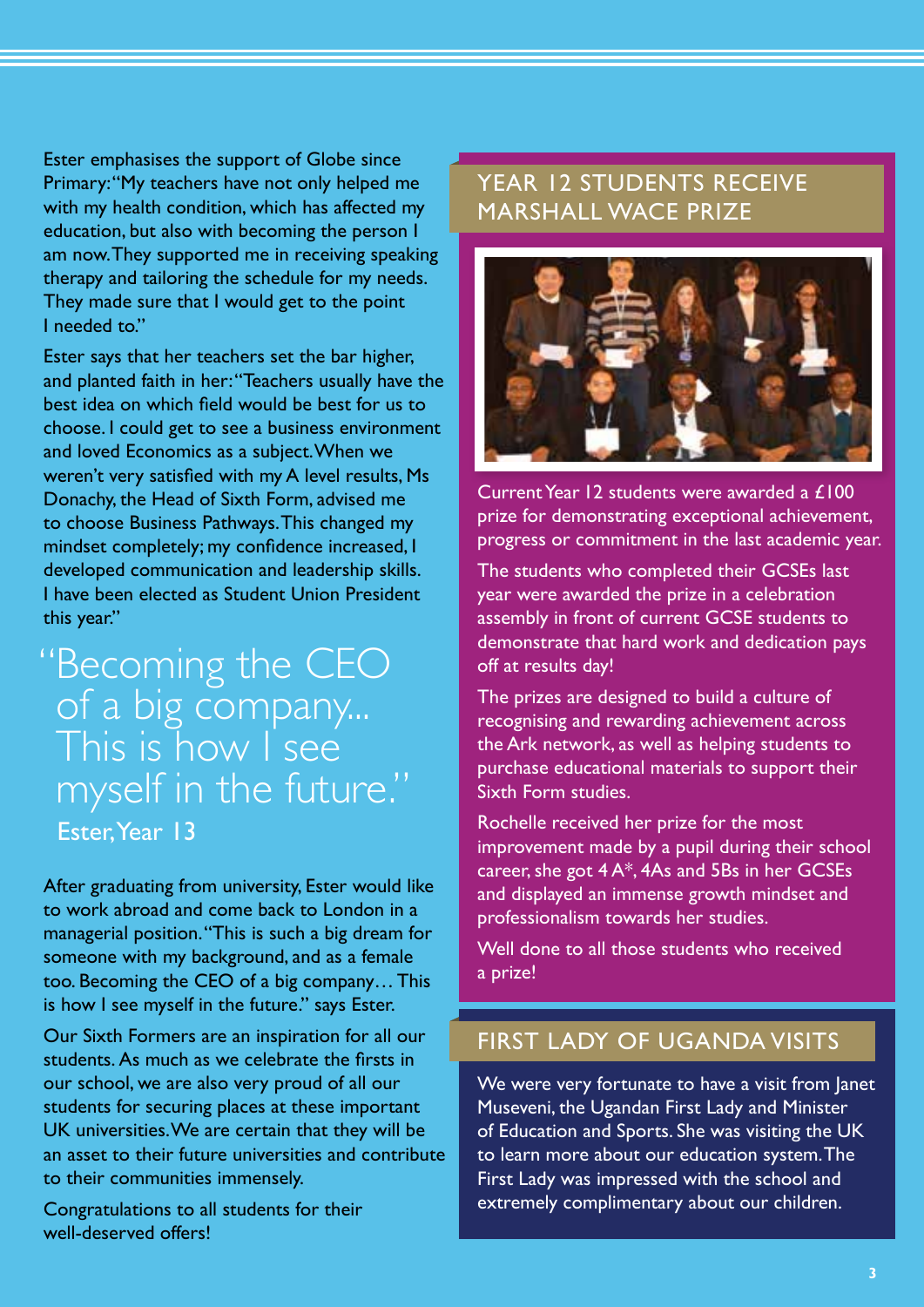# $\equiv$ THIS TERM $\equiv$ **IN PICTURES**

![](_page_3_Picture_1.jpeg)

Our Year 1 primary children had a wonderful day at the **Sea Life London Aquarium** discovering colourful sea creatures

![](_page_3_Picture_3.jpeg)

![](_page_3_Picture_4.jpeg)

![](_page_3_Picture_5.jpeg)

Some outstanding dishes from **Year 11's catering assessments**

![](_page_3_Picture_7.jpeg)

14 students from Year 7, 8 and 9 competed in the **Step into Dance Battle**

![](_page_3_Picture_9.jpeg)

**Barack Obama's** picture with Ark Globe students from 2011 was selected as one of the most iconic images from his Presidency

![](_page_3_Picture_11.jpeg)

Our Year 7 **Elite Athlete Development Programme**  students focusing on their iavelin technique

![](_page_3_Picture_13.jpeg)

Our Year 9 students at **Dulwich College**, preparing their collages for a public exhibition

![](_page_3_Picture_15.jpeg)

![](_page_3_Picture_16.jpeg)

**Uganda's First Lady and Minister of Education & Sports, Janet Museveni,**

visited our school as a part of her UK trip to explore equality and quality in education

![](_page_3_Picture_19.jpeg)

Our Year 12s graduated from their **7 week coaching programme at Kings College London**

![](_page_3_Picture_21.jpeg)

Year 2 produced some **amazing projects** as part of their topic 'Space'

For more news and updates please follow us on

Twitter: @ARKGlobeAcademy, Facebook: ARK Globe Academy and visit www.arkglobeacademy.org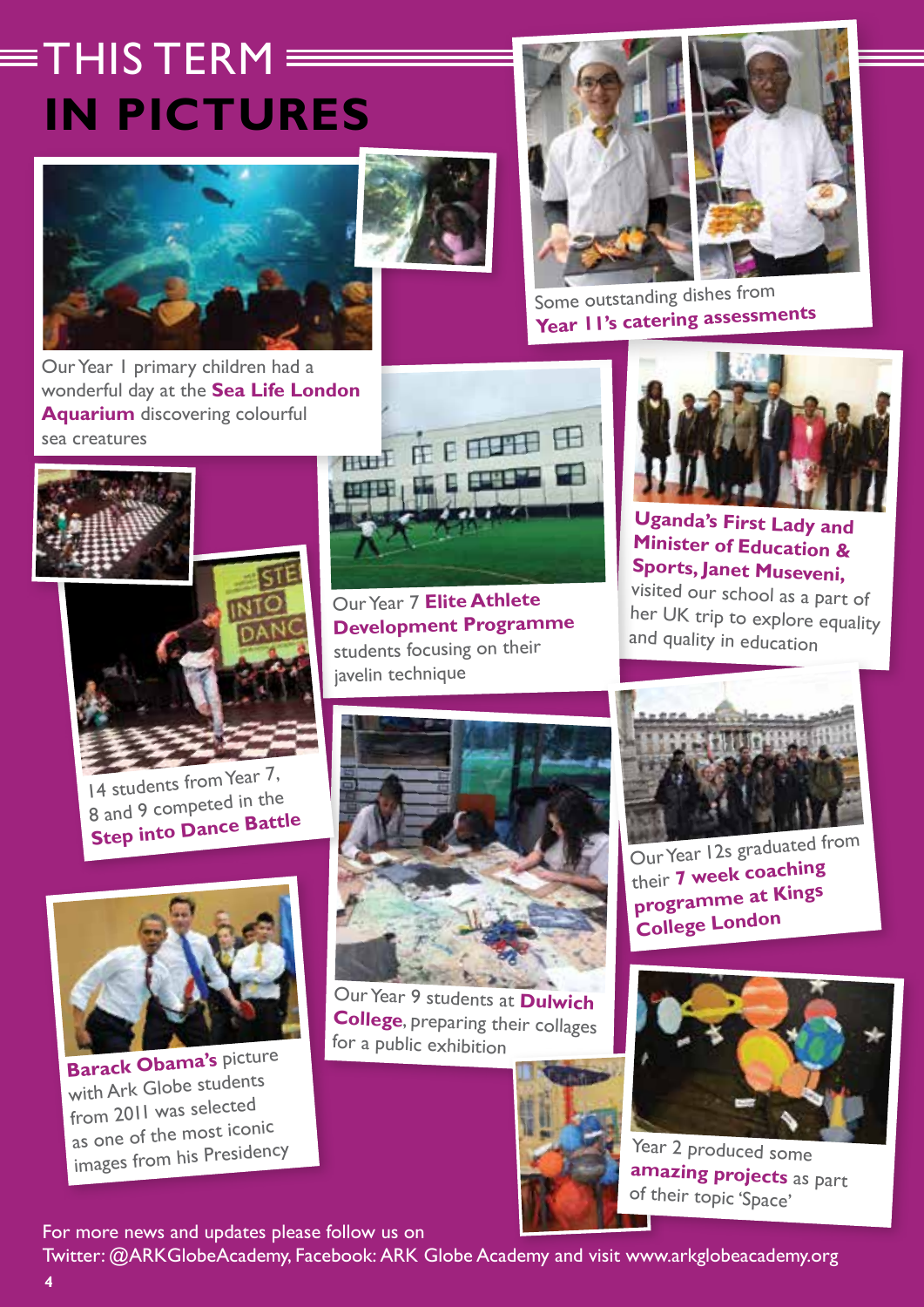# GREASE IS THE WORD **PERFORMANCE SUCCESS!**

![](_page_4_Picture_1.jpeg)

### **Students at the Academy wowed the audience with an all-singing, all-dancing Grease production.**

Set in 1959 at the famous Rydell High School the cast went all out with t-bird jackets, 1950s hair styles and even a moving "Greased Lightning" car!

The sell-out show was filled with enthusiasm and energy with every cast member putting their all into every single scene. The audience laughed out loud at Kenickie's guitar singing scene and were truly in awe of Sandy's solo performance.

There was American style theatre food on offer to the audience which was made, prepared and sold by students, with popcorn, burgers and fries available to purchase.

Congratulations to all students and staff involved in the performance and a huge thank you for putting in so much hard work to produce such a brilliant show!

![](_page_4_Picture_7.jpeg)

![](_page_4_Picture_8.jpeg)

![](_page_4_Picture_9.jpeg)

![](_page_4_Picture_10.jpeg)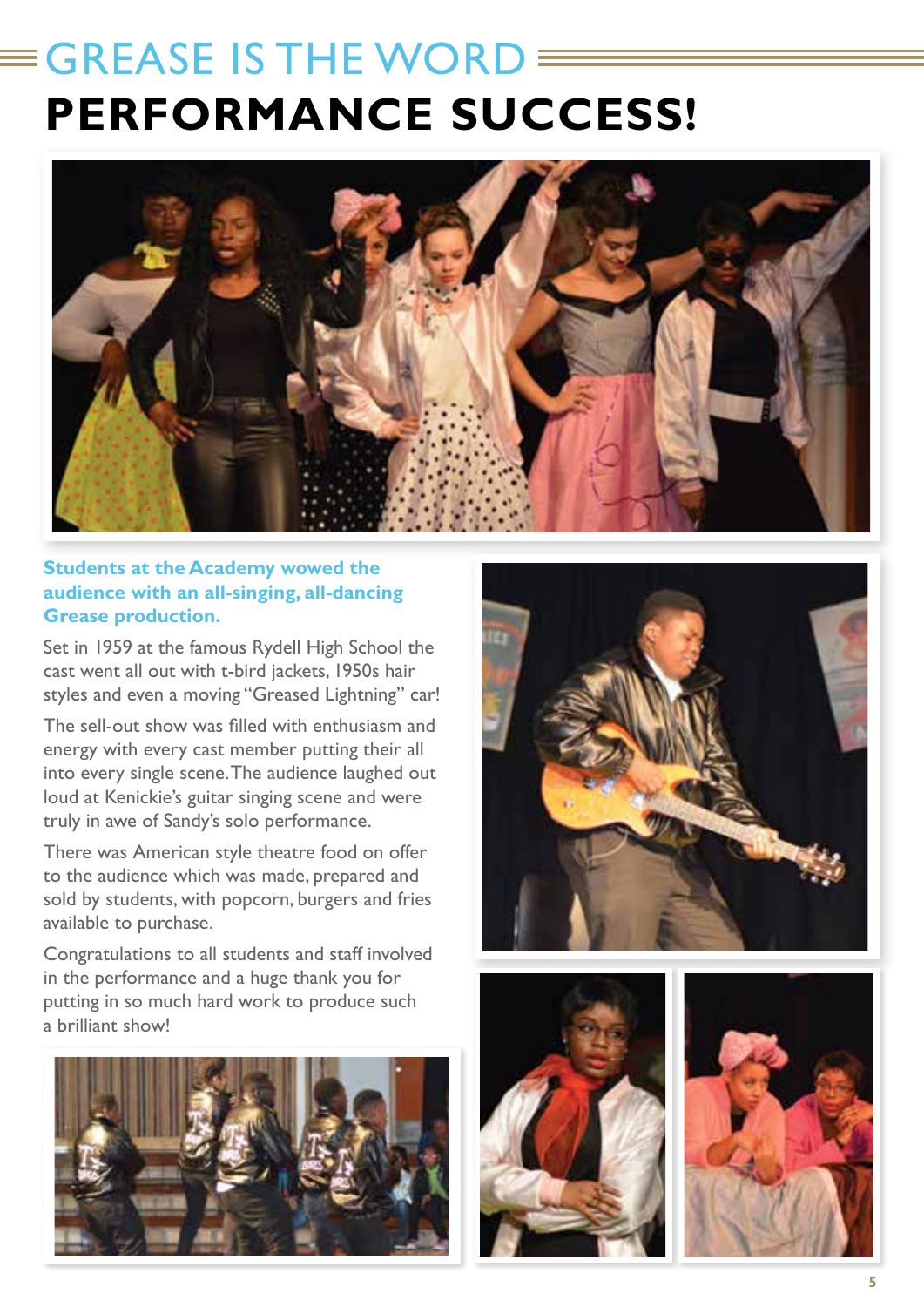# $\equiv$  PRIMARY VISITS THE  $\equiv$ **HOUSES OF PARLIAMENT**

![](_page_5_Picture_1.jpeg)

**Our Year 4 students were fortunate enough to visit the Houses of Parliament as part of their curriculum. The students had the opportunity to view the inside of Westminster Palace as well as seeing the House of Commons in action.** 

As part of their visit the students were able to participate in a voting workshop, which demonstrated the British Value of Democracy. They were divided into 'political parties' and they presented their parties' manifestos to the group. Following these, there was a mini ballot election! The winners even got to form their own 'House of Commons'.

The day was enjoyed by all and we're sure that some of our students will be the future of the real Houses of Parliament!

### YEAR 6 POETRY SLAM

Year 6 students have been developing their poetry writing and spoken word performance skills. The secondary school held their first Poetry Slam last year, and this year primary students have been taking to the stage!

Poetry Slam is performed without props, costumes, or music, and the work that the children have produced has been of an exceptional standard. Sixteen students in total were chosen to perform to Miss Rigby from the Secondary English Department in a final slam.

The poets were outstanding and it was an extremely tough decision to choose only four winners. Miss Rigby said that the students had a natural talent for writing poetry and has invited them to participate in a workshop with Globe Poets. The winning four were: Keaun, Victor, Tasmia and Racheal. Congratulations to everyone who participated!

![](_page_5_Picture_9.jpeg)

### STUDENTS THRIVE AT ENRICHMENT DAY

Students from across the secondary school had the opportunity to take part in a variety of enrichment activities in the first enrichment day of this academic year.

Our enrichment days allow students to learn through a wide range of activities, both in and outside of school, and provides a platform for them to build upon their existing skills and knowledge. Students develop personal and professional skills that prepare them for university and to be leaders in their community.

Whilst some students went out on schools trips, others took part in workshops ranging from poetry to parkour. Some of our secondary students got to present news at the Sky Sports studios.

![](_page_5_Picture_14.jpeg)

![](_page_5_Picture_15.jpeg)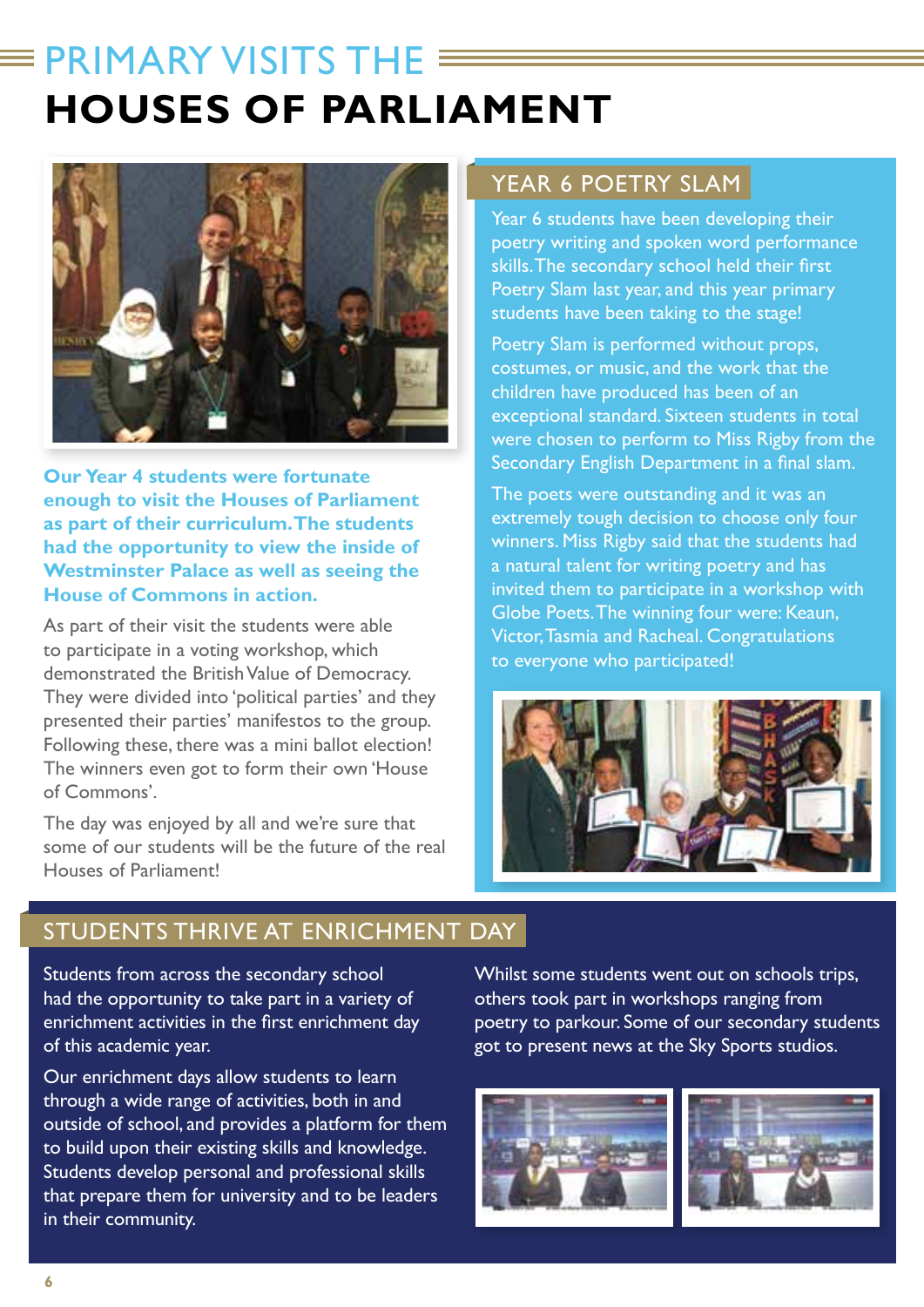# $=$  POFTRY SLAM 2017 $=$ **AN EVENING DEDICATED TO 'TRUTH'**

The award-winning Globe Poets spoke out for the 'Truth' and competed at their Poetry Slam event in February. The Poetry Slam, with an audience of over 400 guests, was a wonderful evening and one of the largest events the school has ever hosted.

The Slam was held to choose the team that will travel to San Francisco this summer to compete at Brave New Voices — the largest international youth poetry slam in the world.

18 extraordinary young poets performed in front of the reputable judges; Young Poet Laureate for London and Globe alumni Caleb Femi, Lead Practitioner Holly Rigby, and Year 13 Globe Poets Zareen and Aneesha who were in the 2016 team. The audience listened with rapt attention to every word uttered, and unconditional respect was given to every young poet on stage.

Globe Poets have prepared for this evening for six months. Besides perfecting their poetry and performance, they took up the role of organising the event, designing social media announcements, a film and posters. They also designed an online fundraising campaign for their trip to San

Francisco. Their campaign was backed by 95 supporters and raised an incredible £8,515! This amount is 106% of their initial target.

We now have our team of eight young poets who will be representing London at Brave New Voices 2017. Congratulations to Brenda, Barbara, Tatiana (Year 10), Halil, Shekeem, Aaron, James (Year 11) and Tasnima (Year 13) whose poetic truth-telling wowed the audience of students and supporters. They took on challenging political issues from gentrification to Islamophobia, as well as personal stories of love, loss and family relationships.

Ark Globe Academy has a history of creating extraordinary poets. Caleb Femi said "Globe Poets are a rare phenomenon. To think some of London's most inspiring and talented young poets stem from the school I went to as a boy make me very proud indeed."

Last year, Globe Poets were the first ever team from London to compete in this international event, and travelled to Washington DC.

# CANDY CLAW ON DISPLAY

Students from Year 10 and 12 participated in a series of workshops to produce artwork that was displayed at London Bridge. Candy Claw, a project run by King's College London, was commissioned for the Science Gallery London's MOUTHY season.

Joanna Brinton worked with students in workshops which were related to cosmetic dentistry, aesthetic medicine and self-image. As part of these workshops students were able to see and experiment with dentistry tools, take impressions with them and use these to create pieces of art in relation to our mouths, identity and aesthetics.

Students were able to experiment with new art techniques and explore various themes. The artworks were named Candy Claw and displayed on the Science Gallery London hoardings on Great Maze Pond.

![](_page_6_Picture_13.jpeg)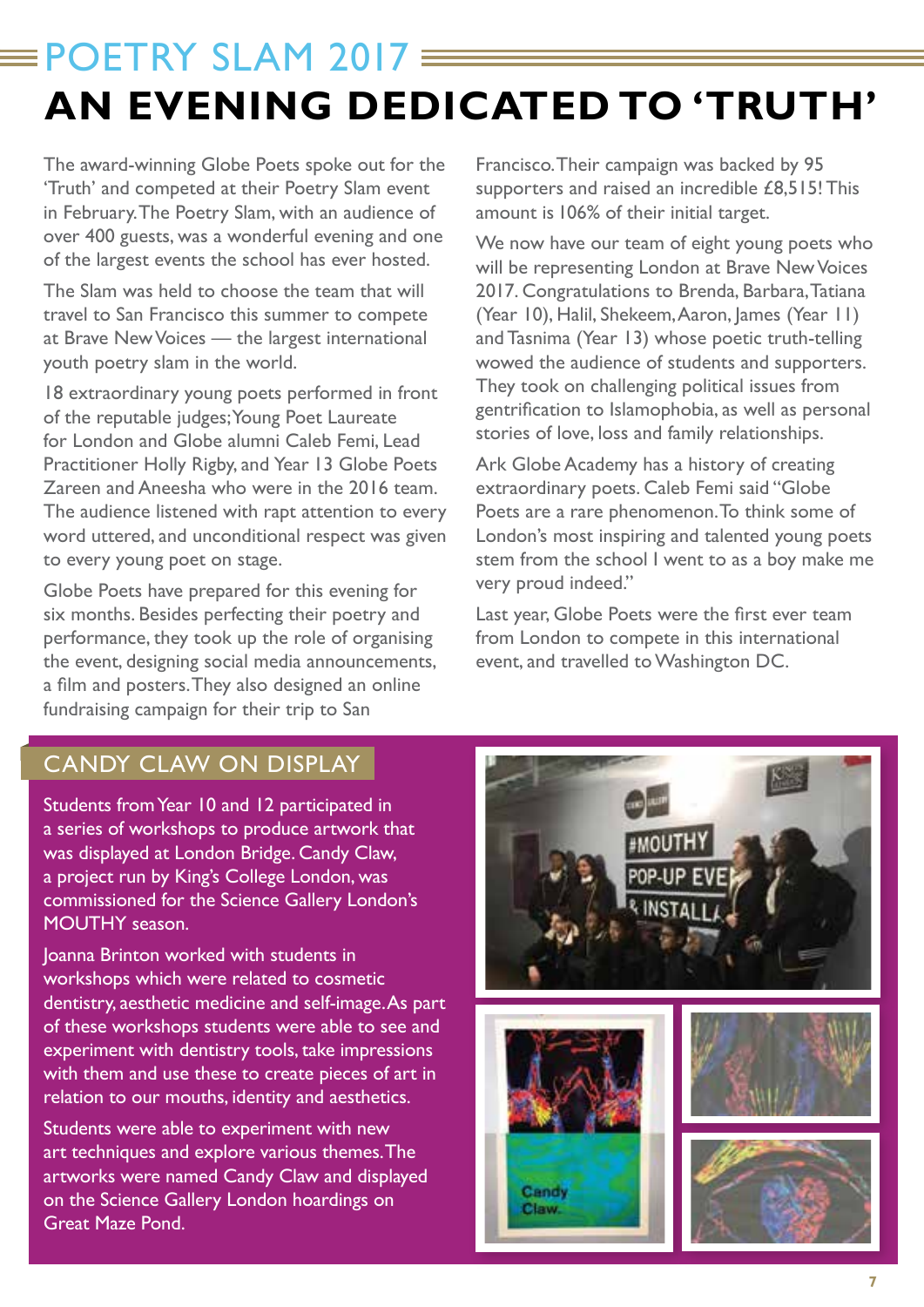# THE MYTHS AND REALITIES **E OF BEING A MODERN SPY**

![](_page_7_Picture_1.jpeg)

### **It is not every day that Sixth Formers get to learn about international espionage.**

Dr Alex Mehta from Judicium Education was invited to the academy to speak about his visit to MI6's iconic headquarters in Vauxhall, where he met "C", the Head of Service (who is known as "M" in the Hollywood movies) and "Q", the Head of Technology. He shared his experiences and what he has learnt about the Secret Intelligence Services (SIS) with our students.

"The students were very excited but unsure what to expect before the talk." said Matt Jones, Principal. "There was a perception among the students that MI6 only recruited from certain schools, universities and backgrounds, so for them to hear that wasn't the case was a revelation. Social justice is one of our core values, and part of our culture at Ark Globe Academy. The talk explored the opportunities which are available at SIS for our students; provided they work hard."

As Alex explained, human relationships are at the heart of SIS; empathy and trust. "Being able to connect with another human being is the cornerstone of the Service" said Alex; to a packed group of over 50 enthralled students. "Car chases and fist-fights are great for the big movie screen. But the reality is very different".

"I don't think I'm the 'Oxbridge-type'" said one student "Would I still be eligible to apply?" "C is looking for talent" replied Alex. "He doesn't care what university you went to, or what school or background. But if you've got the ambition, tenacity and drive he'd like to hear from you".

Dylan, Year 12, was surprised. "Alex spoke about the diversity within MI6 which I didn't expect. The different ethnic groups and genders. They are normal people like me and you. Of course grades count, but it's more about what SIS can develop you into. A spy is anonymous and could look like me."

Alex then discussed the work of SIS in more detail particularly around counter-terrorism, counterproliferation, cyber-security and overseas conflict and instability. Given the diversity of threats facing the UK, it was clear that SIS welcomed a more diverse workforce to counter that challenge.

Ishmed, Year 12 agreed. "James Bond is not a good representation of a real spy. In fact, he's the complete opposite of what an effective spy really is."

"It was fantastic to see so many Sixth Form students attend this talk, which shows their depth of interest and appetite for knowledge." said Principal, Matt Jones. "A lot of myths were exploded this evening and a career that seemed completely out of reach to many students, was suddenly made far more realistic. After university, our students could definitely make a positive contribution to SIS in the years to come. Students at Globe are now aware of the opportunities available in the Service, and as educators, we'll be reinforcing that message here in school. A lot of eyes were opened this evening, and perceptions shifted."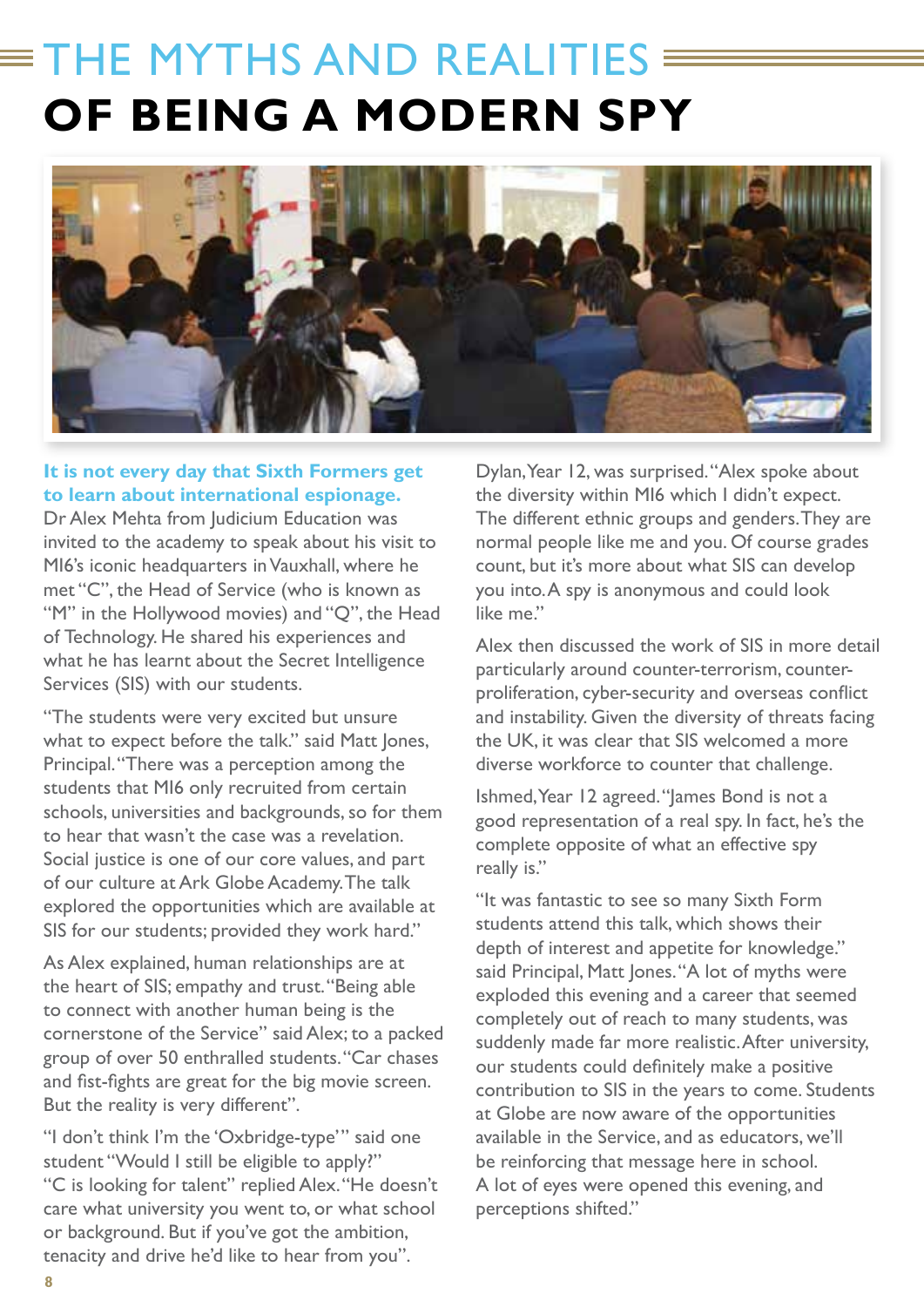# CELEBRATING READING a<br>Maria B **ON WORLD BOOK DAY**

![](_page_8_Picture_1.jpeg)

![](_page_8_Picture_2.jpeg)

World Book Day is one of the most excitedly awaited events at the academy. Our primary pupils and their teachers came to school dressed up as their favourite book characters. We had Maleficent, the witch from Hansel and Gretel Harry Potter, Fantastic Mr Fox and many more with us on that day! Our pupils enjoyed a range of book-related activities aimed at raising the profile and enjoyment of reading.

![](_page_8_Picture_4.jpeg)

![](_page_8_Picture_5.jpeg)

### PRIMARY STUDENTS BECAME THEIR HEROES FOR A DAY

All of our primary pupils took part in Health Heroes Day to raise money for Health Poverty Action Charity. Students and teachers came to school dressed as their favourite heroes and raised funds for a great cause!

Health Heroes Day encourages students to celebrate the work of real life Health Heroes, learn about how their real life superpowers improve health and tackle poverty and learn how we can support them to bring about health rights. Students and teachers raised an incredible £256 on the day. Thanks to everyone who participated!

![](_page_8_Picture_9.jpeg)

![](_page_8_Picture_10.jpeg)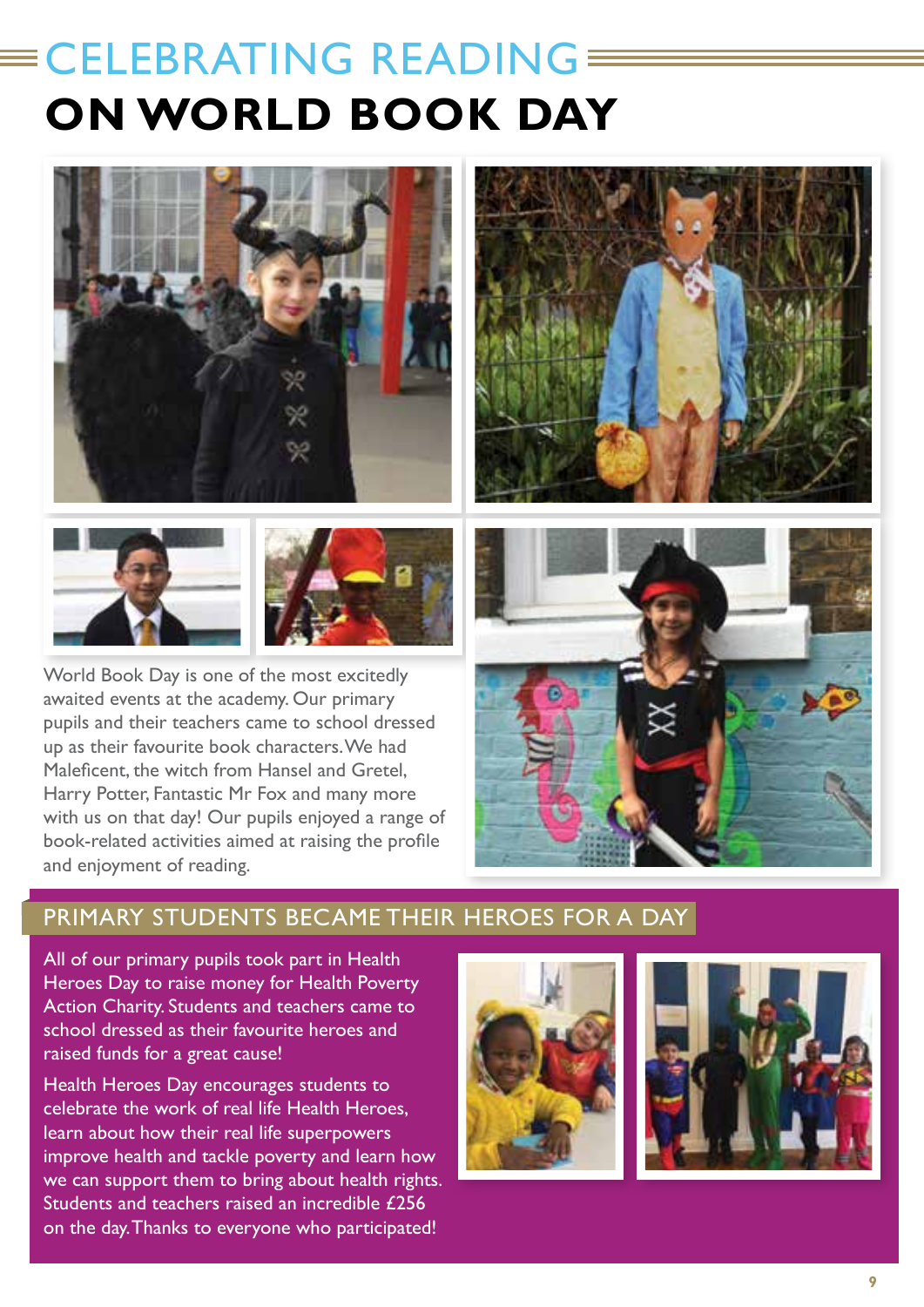# **CELEBRATING OUR CULTURE PYRAMID**

![](_page_9_Figure_1.jpeg)

![](_page_9_Picture_2.jpeg)

**Last year we launched Ark Globe Academy's Culture Pyramid. The Culture Pyramid identifies our purpose, beliefs and values and reinforces the high expectations we have for all members of our community. It is designed in a clear, simple and memorable way so that it can be can be easily understood.** 

Since its launch, it has met with an extremely positive response across the community and from visitors.

Sami, Year 10, says that she finds the Culture Pyramid really effective: "The values, especially 'Relationships' have made me realise that I can and should email my teachers to catch up with work if I missed the lesson or to get materials to revise from. I didn't use to do this before, but because of the Pyramid I am reminded to. I think having a relationship with your teachers is important; they shouldn't be there just for one hour during your lesson, but from Years 7–11!"

Sami also mentions how the Culture Pyramid helps her to be a better person. "I have to have integrity. Before if a teacher said I was talking, I would say it wasn't me. Now I just say 'sorry'. I think it is important to learn this now so I can carry on this trait at university, in my career, and when I have a family. Globe is really helping me be a better person, not just for the 5 years I am here but with things I can use for the rest of my life."

# A VIRTUAL EXPEDITION TO ANTARCTICA WITH GOOGLE

![](_page_9_Picture_8.jpeg)

Our Primary had an extraordinary day in March with a visit from the Google Expeditions team. This is a new app developed by Google to open up the classroom for an immersive learning experience and a new tool to help schools demonstrate their teaching. They brought 60 phones, 60 Cardboards and two tablets to run the Expeditions from. Using a tablet, teachers were able to lead the class on a virtual reality field trip.

All of our primary pupils went on the expedition, led by their teachers. Some of them virtually went to Antarctica and did 'animal spotting'! Some of our students were very happy to see elephants and crocodiles via virtual reality devices! They enjoyed the day thoroughly, and had the chance to see these environments a little closer.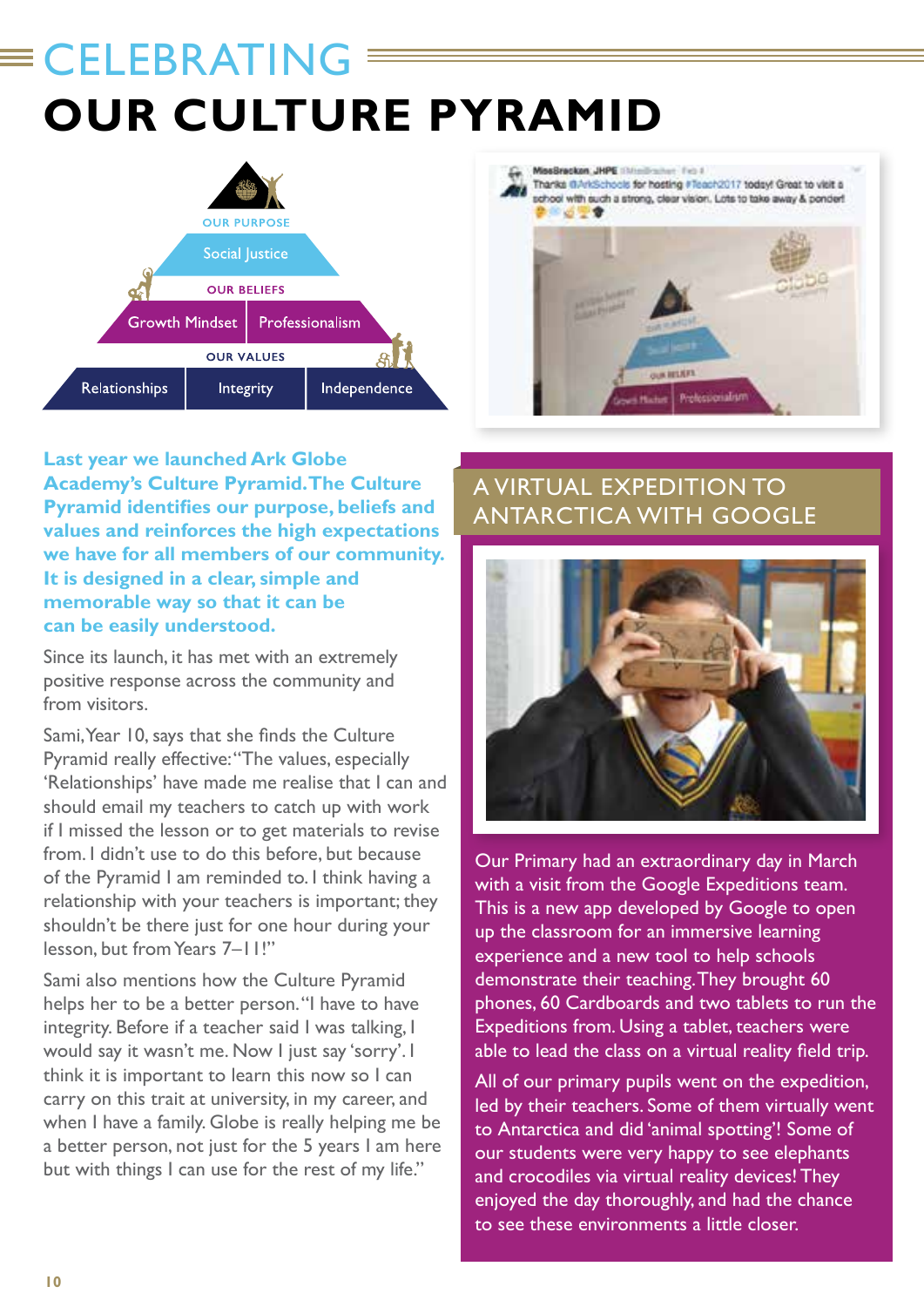### FIRST MARTIN WILLBOURN CUP AWARDED

![](_page_10_Picture_1.jpeg)

![](_page_10_Picture_2.jpeg)

The first Martin Willbourn Cup football match took place between the Sixth Form students and the staff. It was a great match, with some hefty tackles from the Sixth Form students and some great saves from Taylor 'the cat' Bellamy.

Though the Sixth Form won 10–6, all agreed that the score was not important as the game was, recognising the great service that Martin Willbourn provided Ark Globe Academy. Mr Willbourn retired last year from Ark Globe Academy after 27 years of dedication to our students and the wider community.

#### SIXTH FORM ENRICHMENT ACTIVITIES

Our Sixth Form organises regular enrichment activities to increase our students' knowledge of the career paths and opportunities available to them after they leave school. We invite people from different backgrounds and professional fields to speak to our students. Recently Barry Matthews, lawyer for television channel ITV, spoke to our students about different pathways within law, his daily responsibilities and the challenges of working for a television channel. He discussed internship opportunities at ITV.

Two Ark Globe Academy alumni and White Hat hosted a talk about apprenticeships. White Hat, a company that matches the right students with the right businesses, gave our students tips on presenting themselves to businesses, and how to choose the right job. They emphasised the importance of networking while learning the job. Tyrique, a Globe alumnus, presented his experiences as an apprentice at Globe. He talked about his biggest achievements, and how he passed Level 2 in Business Administration.

It was also great to listen to Globe alumnus Shahena's success story. Shahena was headhunted by NatWest after her apprenticeship period in Deloitte. She gave a splendid presentation to our Sixth Formers about how she adapted herself to a business working environment and what she learned from her apprenticeship.

### SIXTH FORMERS ATTEND SPEED DEBATING WORKSHOP

A group of our Sixth Formers spent an afternoon in the Houses of Parliament for the Political Speed Debating Workshop and a Tour of Parliament.

As part of the workshop students had the opportunity to meet a variety of people who work in Parliament. These included Baroness Grey-Thompson (Crossbench Peer, Paralympian and Motivational Speaker), Lord Bird (Crossbench Peer, Founder of the Big Issue Magazine) and Neil Coyle (Labour MP, Work and Pensions Committee, Constituency MP for Ark Globe Academy). After the workshop, Sixth Formers spent some more time with Neil Coyle, as they continued discussions around housing, welfare, work and funding. All of the students who attended enjoyed this very productive day.

![](_page_10_Picture_12.jpeg)

### THE GREAT DEBATE

Students that attend the Debating Club demonstrated how politically and socially aware they were with another amazing 'Great Debate'. Students held a debate on the topic "Is Britain Sexist?". All the students worked really hard to prepare even if they didn't agree with the side they had been allocated.

![](_page_10_Picture_15.jpeg)

During the debate each side exchanged their points of view, even putting Mr Jones on the spot about equal pay at Globe!

It was a great way to end the first part of the spring term, well done to all those who participated.